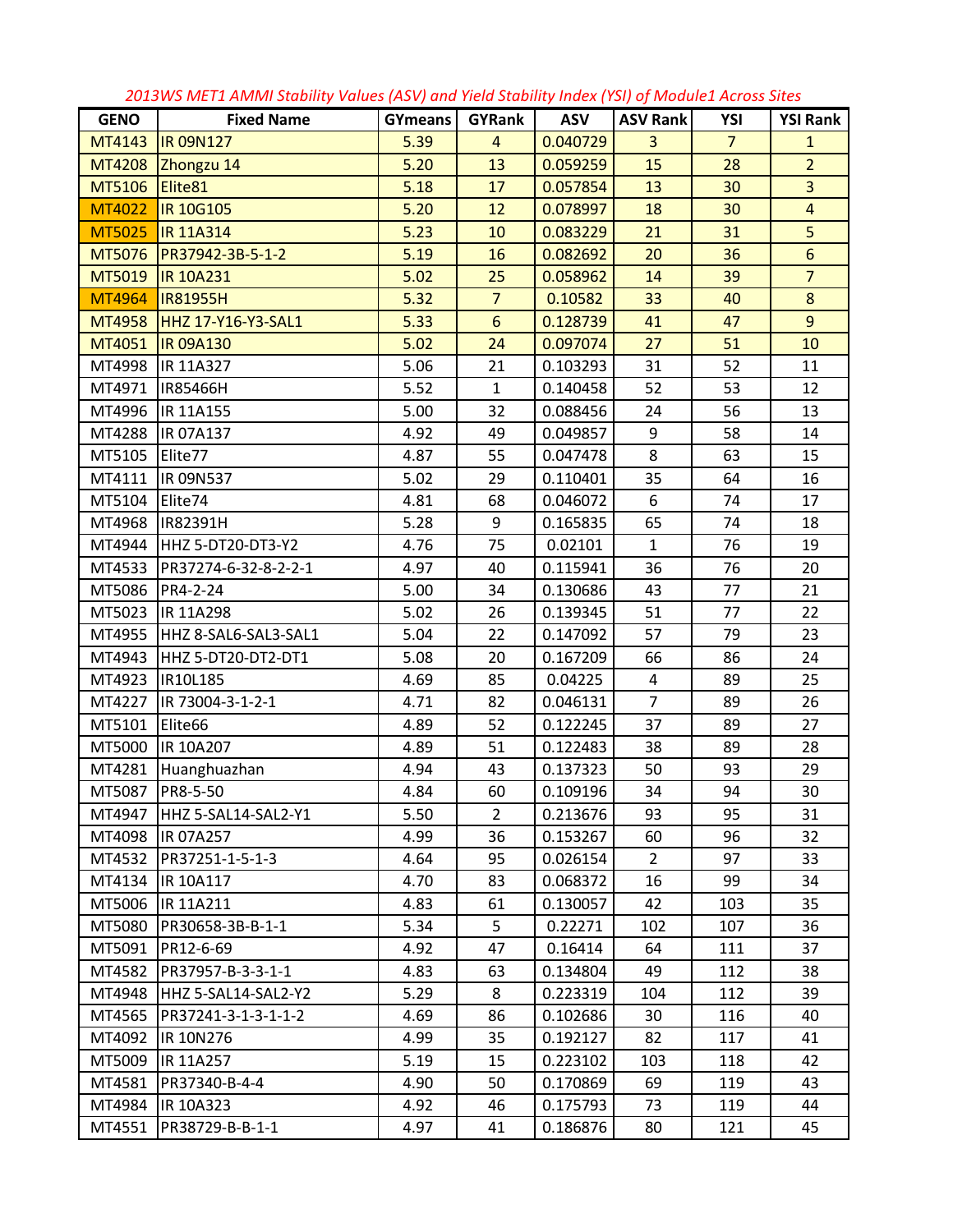| <b>GENO</b> | <b>Fixed Name</b>         | <b>GYmeans</b> | GYRank         | <b>ASV</b> | <b>ASV Rank</b> | YSI | <b>YSI Rank</b> |   |
|-------------|---------------------------|----------------|----------------|------------|-----------------|-----|-----------------|---|
| MT4989      | IR 10A235                 | 5.01           | 30             | 0.212222   | 91              | 121 | 46              |   |
| MT5069      | PR 37787-5-3-2-3-2-B-B    | 5.02           | 28             | 0.213742   | 94              | 122 | 47              |   |
| MT4902      | <b>PSB Rc82</b>           | 4.76           | 76             | 0.133507   | 47              | 123 | 48              | * |
| MT4070      | IR 09A105                 | 4.83           | 62             | 0.159489   | 62              | 124 | 49              |   |
| MT5433      | <b>NSIC Rc238</b>         | 4.61           | 99             | 0.095283   | 26              | 125 | 50              |   |
| MT4914      | IR 78875-207-B-3          | 4.64           | 97             | 0.100704   | 28              | 125 | 51              |   |
| MT4523      | PR36831-42-1-2-2-1-1-1    | 4.96           | 42             | 0.192997   | 83              | 125 | 52              |   |
| MT4048      | IR 07A107                 | 4.62           | 98             | 0.101219   | 29              | 127 | 53              |   |
| MT4997      | IR 10A287                 | 5.43           | $\overline{3}$ | 0.264518   | 124             | 127 | 54              |   |
| MT4994      | IR 10A237                 | 4.51           | 116            | 0.057682   | 12              | 128 | 55              |   |
| MT4140      | IR 07A250                 | 5.19           | 14             | 0.245838   | 115             | 129 | 56              |   |
| MT5038      | IR 10N389                 | 4.79           | 73             | 0.149766   | 58              | 131 | 57              |   |
| MT5112      | SPSI 36                   | 4.52           | 114            | 0.081126   | 19              | 133 | 58              |   |
| MT4583      | PR37934-3B-8-2-2          | 4.49           | 124            | 0.056039   | 10              | 134 | 59              |   |
| MT4570      | PR38001-3B-5-2-1          | 4.66           | 91             | 0.132015   | 44              | 135 | 60              |   |
| MT5068      | PR38854-30-2-3-1-B        | 4.97           | 39             | 0.215303   | 96              | 135 | 61              |   |
| MT5102      | Elite68                   | 4.38           | 132            | 0.044632   | 5               | 137 | 62              |   |
| MT4916      | IR08L216                  | 4.98           | 38             | 0.217038   | 99              | 137 | 63              |   |
| MT4918      | IR09L324                  | 5.23           | 11             | 0.267793   | 126             | 137 | 64              |   |
| MT4980      | IR 10A240                 | 4.65           | 93             | 0.133111   | 45              | 138 | 65              |   |
| MT4703      | PR37171-1-1-1-2-1-1-1     | 5.02           | 27             | 0.243358   | 114             | 141 | 66              |   |
| MT4995      | IR 11A127                 | 4.67           | 88             | 0.141387   | 54              | 142 | 67              |   |
| MT4579      | PR35766-B-7-5-3-4-1       | 4.37           | 133            | 0.056876   | 11              | 144 | 68              |   |
| MT4210      | IR 10F379                 | 4.64           | 96             | 0.134176   | 48              | 144 | 69              |   |
| MT5434      | NSIC Rc132H (Mestizo 6)   | 4.86           | 56             | 0.205581   | 89              | 145 | 70              |   |
| MT4534      | PR37938-3B-3-1-1          | 4.93           | 45             | 0.218877   | 100             | 145 | 71              |   |
| MT4084      | IR 09N126                 | 4.80           | 70             | 0.186157   | 79              | 149 | 72              |   |
| MT5003      | IR 10A314                 | 4.83           | 65             | 0.19381    | 84              | 149 | 73              |   |
| MT5029      | IR 11N134                 | 4.45           | 128            | 0.08437    | 22              | 150 | 74              |   |
| MT4542      | PR37956-3B-44-1           | 4.53           | 111            | 0.123796   | 39              | 150 | 75              |   |
| MT4999      | IR 10A199                 | 5.00           | 33             | 0.24783    | 117             | 150 | 76              |   |
|             | MT4255  IR 04A216         | 4.83           | 64             | 0.199029   | 87              | 151 | 77              |   |
|             | MT4166  IR 10N272         | 4.75           | 77             | 0.17779    | 75              | 152 | 78              |   |
| MT4563      | PR37285-17-31-12-1-21-1-2 | 5.01           | 31             | 0.259726   | 121             | 152 | 79              |   |
| MT4224      | <b>IR 09N501</b>          | 5.12           | 18             | 0.298453   | 135             | 153 | 80              |   |
| MT4637      | PR37957-B-3-3-1-1-1       | 4.52           | 115            | 0.128107   | 40              | 155 | 81              |   |
| MT4580      | PR37165-2-2-1-1-1         | 4.72           | 81             | 0.1761     | 74              | 155 | 82              |   |
| MT5026      | IR 10N310                 | 4.70           | 84             | 0.175283   | 72              | 156 | 83              |   |
| MT5088      | PR8-5-58                  | 4.67           | 90             | 0.168883   | 67              | 157 | 84              |   |
| MT4079      | <b>IR 08N210</b>          | 5.03           | 23             | 0.29231    | 134             | 157 | 85              |   |
| MT4577      | PR37942-3B-5-1-1          | 4.68           | 87             | 0.174054   | 71              | 158 | 86              |   |
| MT4526      | PR37160-9-3-1-1-1-1       | 4.88           | 54             | 0.223519   | 105             | 159 | 87              |   |
| MT4251      | IR 06M147                 | 4.28           | 139            | 0.084528   | 23              | 162 | 88              |   |
| MT4571      | PR38001-3B-9-3-1          | 4.58           | 103            | 0.15102    | 59              | 162 | 89              |   |
| MT4199      | <b>IR 09N506</b>          | 4.11           | 146            | 0.070693   | 17              | 163 | 90              |   |
| MT5035      | IR 11A318                 | 4.31           | 138            | 0.091965   | 25              | 163 | 91              |   |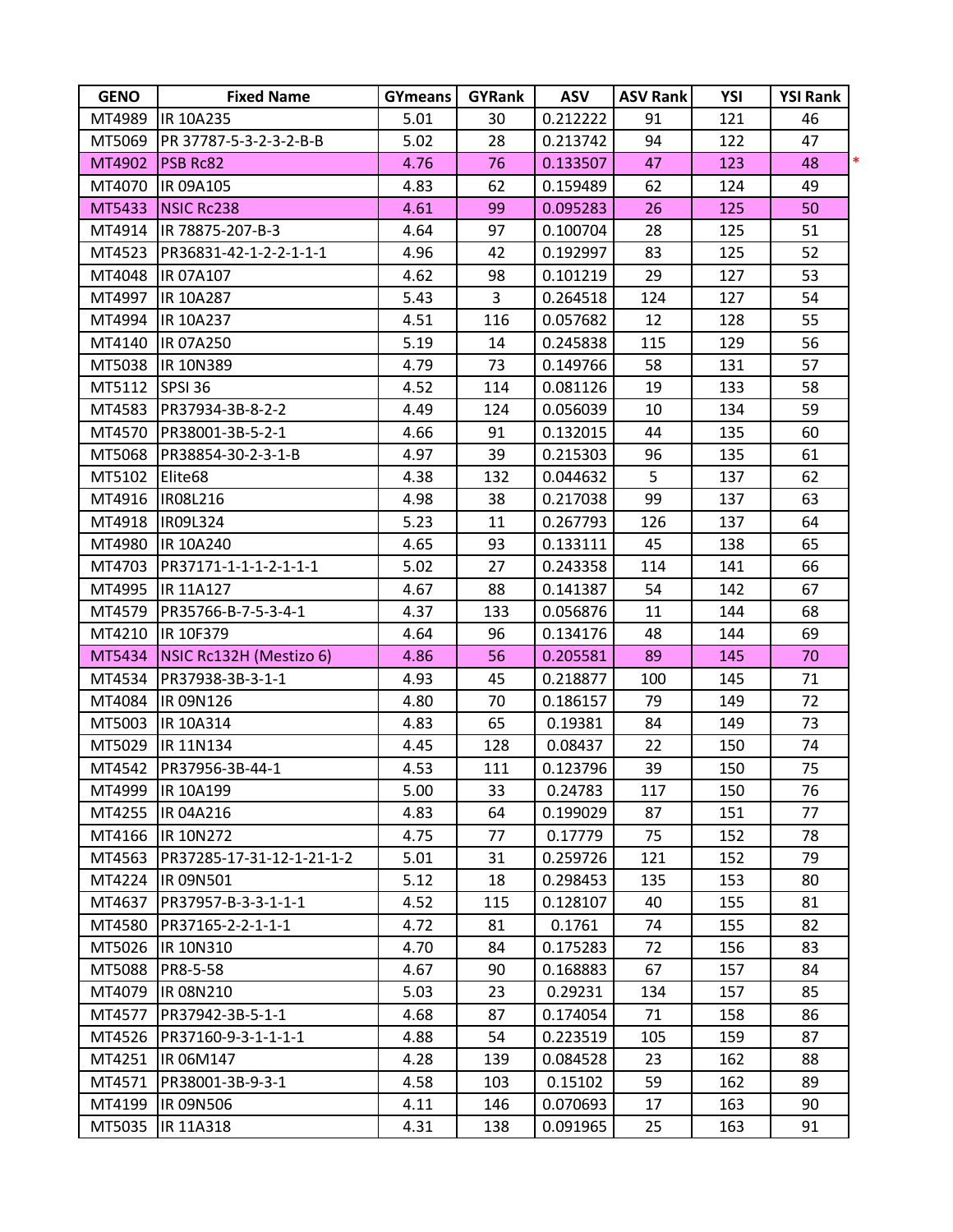| <b>GENO</b> | <b>Fixed Name</b>   | <b>GYmeans</b> | <b>GYRank</b> | <b>ASV</b> | <b>ASV Rank</b> | YSI | <b>YSI Rank</b> |
|-------------|---------------------|----------------|---------------|------------|-----------------|-----|-----------------|
| MT4941      | HHZ 2-Y3-Y1-Y1      | 4.81           | 66            | 0.216045   | 97              | 163 | 92              |
| MT4555      | PR36723-B-1-3-3-3-2 | 4.85           | 57            | 0.230392   | 106             | 163 | 93              |
| MT4097      | IR 08N194           | 4.65           | 94            | 0.173343   | 70              | 164 | 94              |
| MT4983      | IR 10A317           | 4.57           | 104           | 0.160163   | 63              | 167 | 95              |
| MT4003      | HHZ 5-DT 8-DT 1-Y1  | 4.92           | 48            | 0.250864   | 120             | 168 | 96              |
| MT4182      | IR 09N540           | 4.94           | 44            | 0.265639   | 125             | 169 | 97              |
| MT4039      | IR 09N516           | 5.12           | 19            | 0.442853   | 154             | 173 | 98              |
| MT5110      | Elite12             | 4.98           | 37            | 0.309213   | 137             | 174 | 99              |
| MT4139      | IR 07A183           | 4.51           | 121           | 0.145865   | 56              | 177 | 100             |
| MT5065      | PR38712-2B-3-1-2    | 4.80           | 71            | 0.23424    | 110             | 181 | 101             |
| MT4987      | IR 10N323           | 4.45           | 127           | 0.142799   | 55              | 182 | 102             |
| MT4525      | PR37160-1-1-1-1-1-1 | 4.77           | 74            | 0.231436   | 108             | 182 | 103             |
| MT5090      | PR12-6-67           | 4.01           | 151           | 0.105752   | 32              | 183 | 104             |
| MT4222      | <b>IR 03N137</b>    | 4.33           | 137           | 0.133177   | 46              | 183 | 105             |
| MT4260      | IR 09N514           | 4.35           | 135           | 0.140739   | 53              | 188 | 106             |
| MT5113      | PR39495VAC3438      | 4.59           | 101           | 0.202115   | 88              | 189 | 107             |
| MT4919      | IR09L225            | 4.74           | 78            | 0.235967   | 111             | 189 | 108             |
| MT4045      | IR 09N534           | 4.80           | 72            | 0.249326   | 118             | 190 | 109             |
| MT4270      | IR 10M239           | 4.84           | 58            | 0.300675   | 136             | 194 | 110             |
| MT4083      | IR10M243            | 4.53           | 110           | 0.196228   | 85              | 195 | 111             |
| MT5099      | Elite39             | 4.43           | 130           | 0.17031    | 68              | 198 | 112             |
| MT4016      | IR 10A136           | 4.88           | 53            | 0.351155   | 146             | 199 | 113             |
| MT5075      | PR38009-3B-7-3-1    | 4.55           | 108           | 0.212715   | 92              | 200 | 114             |
| MT4539      | PR37165-1-2-1-1-1-1 | 4.51           | 120           | 0.188461   | 81              | 201 | 115             |
| MT4920      | IR10L149            | 4.61           | 100           | 0.221498   | 101             | 201 | 116             |
| MT4122      | IR 09N530           | 4.48           | 125           | 0.184134   | 77              | 202 | 117             |
| MT4068      | IR 09N496           | 4.66           | 92            | 0.238794   | 112             | 204 | 118             |
| MT4162      | IR 10N134           | 4.53           | 112           | 0.214731   | 95              | 207 | 119             |
| MT4002      | HHZ 5-SAL 9-Y 3-Y 1 | 4.73           | 80            | 0.271601   | 128             | 208 | 120             |
| MT4021      | <b>IR 10G104</b>    | 4.81           | 67            | 0.319295   | 142             | 209 | 121             |
| MT4277      | <b>IR 10A135</b>    | 4.84           | 59            | 0.400796   | 151             | 210 | 122             |
| MT4218      | <b>IR 09N508</b>    | 3.98           | 152           | 0.155764   | 61              | 213 | 123             |
| MT5061      | PR39141-11-2-2-B    | 4.59           | 102           | 0.246773   | 116             | 218 | 124             |
| MT4124      | IR 09N199           | 4.74           | 79            | 0.318446   | 141             | 220 | 125             |
| MT5059      | PR 38269-6-2-2-3-B  | 4.67           | 89            | 0.281154   | 132             | 221 | 126             |
| MT4170      | IR 10A142           | 4.08           | 148           | 0.179963   | 76              | 224 | 127             |
| MT4990      | IR 10A239           | 4.81           | 69            | 0.482385   | 156             | 225 | 128             |
| MT4294      | IR 05A272           | 4.55           | 107           | 0.260946   | 122             | 229 | 129             |
| MT5049      | IR 88379-1-AJY1-B   | 3.91           | 154           | 0.184959   | 78              | 232 | 130             |
| MT4128      | IR 10A128           | 4.13           | 145           | 0.210742   | 90              | 235 | 131             |
| MT4957      | HHZ 15-DT4-DT1-Y1   | 4.55           | 106           | 0.28042    | 131             | 237 | 132             |
| MT5052      | IR 87934-2-2-3-B    | 3.96           | 153           | 0.19668    | 86              | 239 | 133             |
| MT4954      | HHZ 6-SAL16-LI1-LI1 | 4.42           | 131           | 0.231686   | 109             | 240 | 134             |
| MT4972      | IR85471H            | 4.49           | 123           | 0.249416   | 119             | 242 | 135             |
| MT4558      | PR38677-2-1         | 4.17           | 143           | 0.231142   | 107             | 250 | 136             |
| MT4946      | HHZ 5-SAL8-DT3-SUB1 | 4.55           | 105           | 0.349921   | 145             | 250 | 137             |